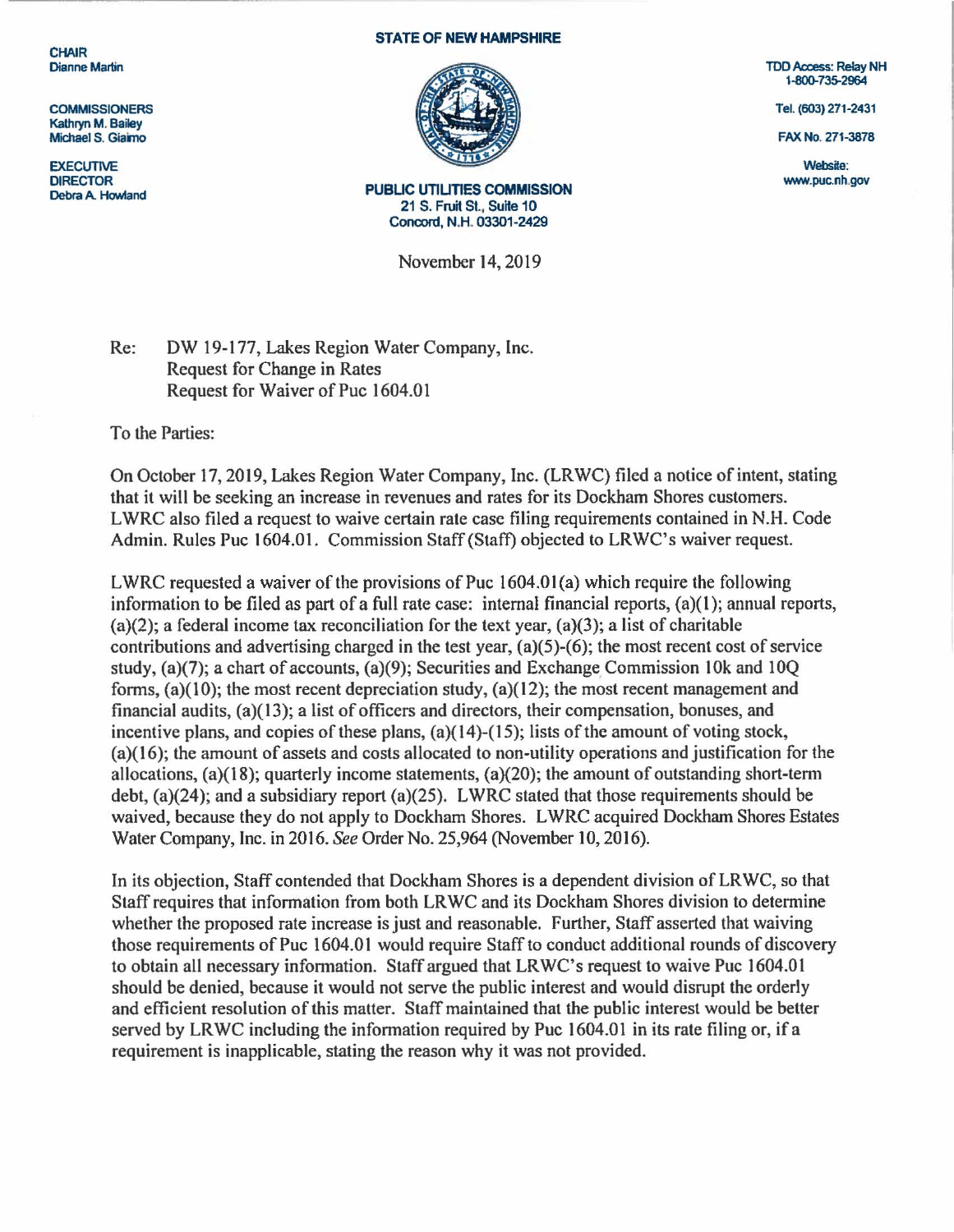The Commission has reviewed LRWC's request for a waiver of Puc 1604.01 and Staff's objection. As Dockham Shores is a division of LRWC, rather than an independent entity, the Commission finds that LRWC must comply with the requirements of Puc 1604.01 to file a rate case on behalf of its Dockham Shores customers. The Commission is unable to find that waiver of a majority of Puc 1604.0 l's requirements would serve the public interest and would not disrupt the orderly and efficient resolution of the matters before the Commission. *See* Puc 201.05. Accordingly, LRWC's request to waive the requirements of Puc 1604.01 has been denied.

LRWC shall provide the information required by Puc 1604.01 pertaining to it, as well as its Dockham Shores division. To the extent LRWC is unable to comply with a requirement of Puc 1604.01, it shall insert a document in its rate filing stating why the information was not provided and/or why the requirement does not apply.

Sincerely,

Den A Howland

Debra A. Howland Executive Director

cc: Service List (Electronically) Docket File